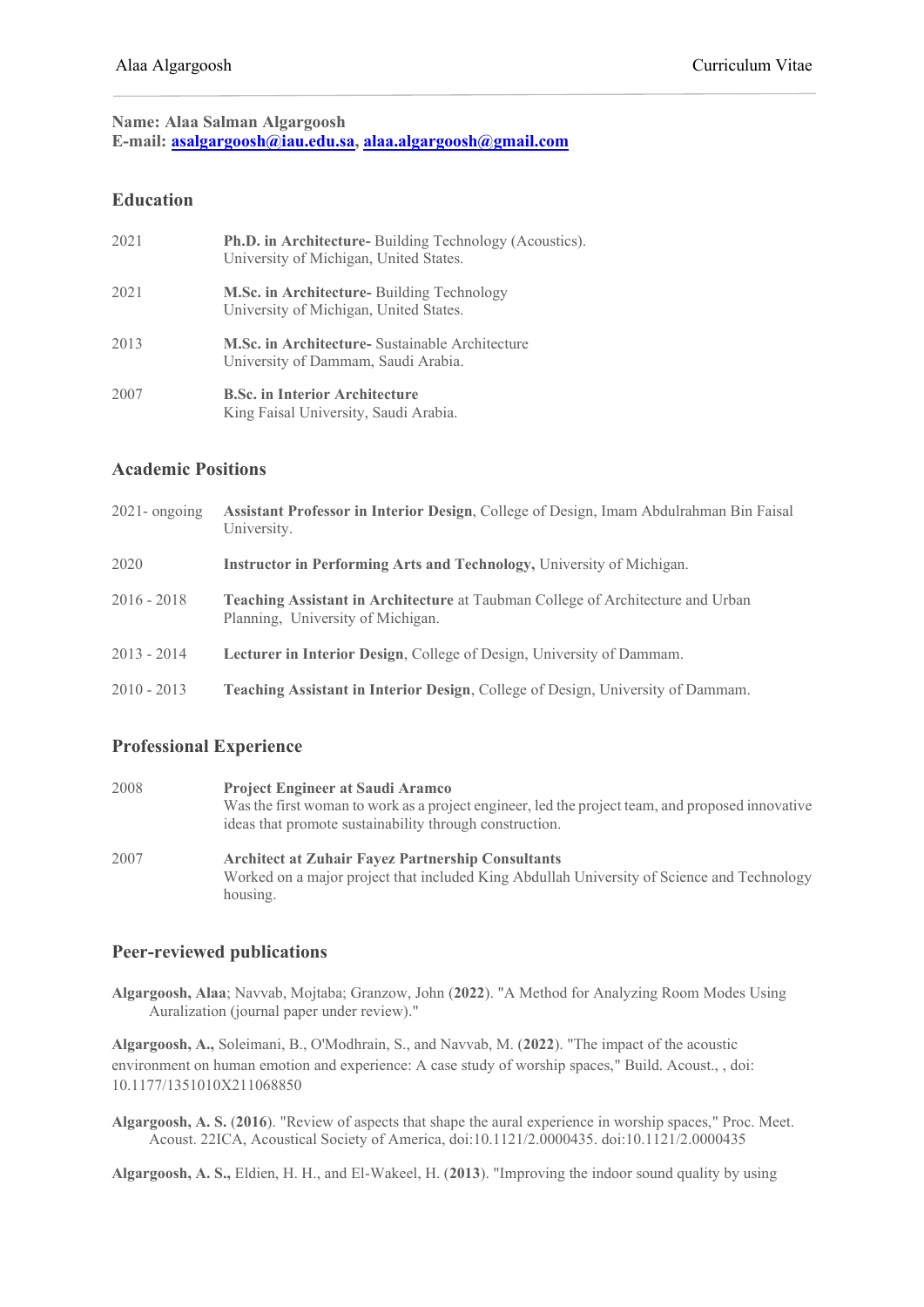cymatic shapes," Proc. Meet. Acoust., doi:10.1121/1.4799428. doi:10.1121/1.4799428

**Algargoosh, A.** (**2011**). "Increasing the Effectiveness of the Architectural Design Process by Simulation," Second Sci. Conf. Grad. Students, Jeddah.

### **Conference presentations**

**Algargoosh, A.** (**2020**). "Analysis of the Acoustic Characteristics of Spaces Relating to their Emotional Impact," Acoust. Virtually Everywhere.

**Algargoosh, A.** (**2020**). "The Emotional Impact of Acoustic Environments: Cases Studies of Worship Spaces," Virtual Student Summer Talks.

**Algargoosh, A.** ; S. B. (**2019**). "The impact of the acoustic environments on the emotional experience of worship spaces," J. Acoust. Soc. Am., doi: 10.1121/1.5137477. doi:10.1121/1.5137477

**Algargoosh, Alaa**; Granzow, J. (**2019**). "Developing a new method for analyzing room acoustics based on auralization," J. Acoust. Soc. Am., doi: 10.1121/1.5136710. doi:10.1121/1.5136710

## **Conference Proceedings**

**Algargoosh, A.** (**2017**). "Creating a psychologically supportive environment through aural architecture," 24th Int. Congr. Sound Vib. ICSV 2017,.

Al-Ghamdi, Sarah A.; **Algargoosh, Alaa**; Alshaibani, K. A. (**2015**). "Energy Conservation by Retrofitting: An Overview of Office Buildings in Saudi Arabia," Int. Inst. Eng. May 22-23, 2015 Dubai, doi:10.15242/iie.e0515005. doi:10.15242/iie.e0515005

### **Patents**

**Algargoosh, Alaa;** Hossameldin, Hany; El-Wakeel, H. (**2015**). *Sound diffuser inspired by cymatics phenomenon*, United States patent, 9058799. doi:10.13140/RG.2.1.2092.2408

**Algargoosh, Alaa;** Hossameldin, Hany; El-Wakeel, H. (**2015**). *Sound diffuser inspired by cymatics phenomenon*, Saudi Arabia patent, 4439.

## **Other Publications**

**Algargoosh, Alaa**; Granzow, J. (**2019**). *Developing A New Method for Analyzing Room Acoustics Based on Auralization "How can a room shape your voice?,"* Available: https://acoustics.org/2aaa-developing-anew-method-for-analyzing-room-acoustics-based-on-auralization-how-can-a-room-shape-your-voice/

**Algargoosh, A.** (**2011**). "The memory of the Senses and Architectural Ethics," Albenaa Mag.

## **Guest/Invited Lectures and Talks**

- Mar. 2022 **Acoustic Environments and Human Experience** Course: (ARCH 563) Building Science Research Topics, School of Architecture, Portland State University.
- Feb. 2022 **Acoustic Environments and Human Experience** Public lecture. Alasala College.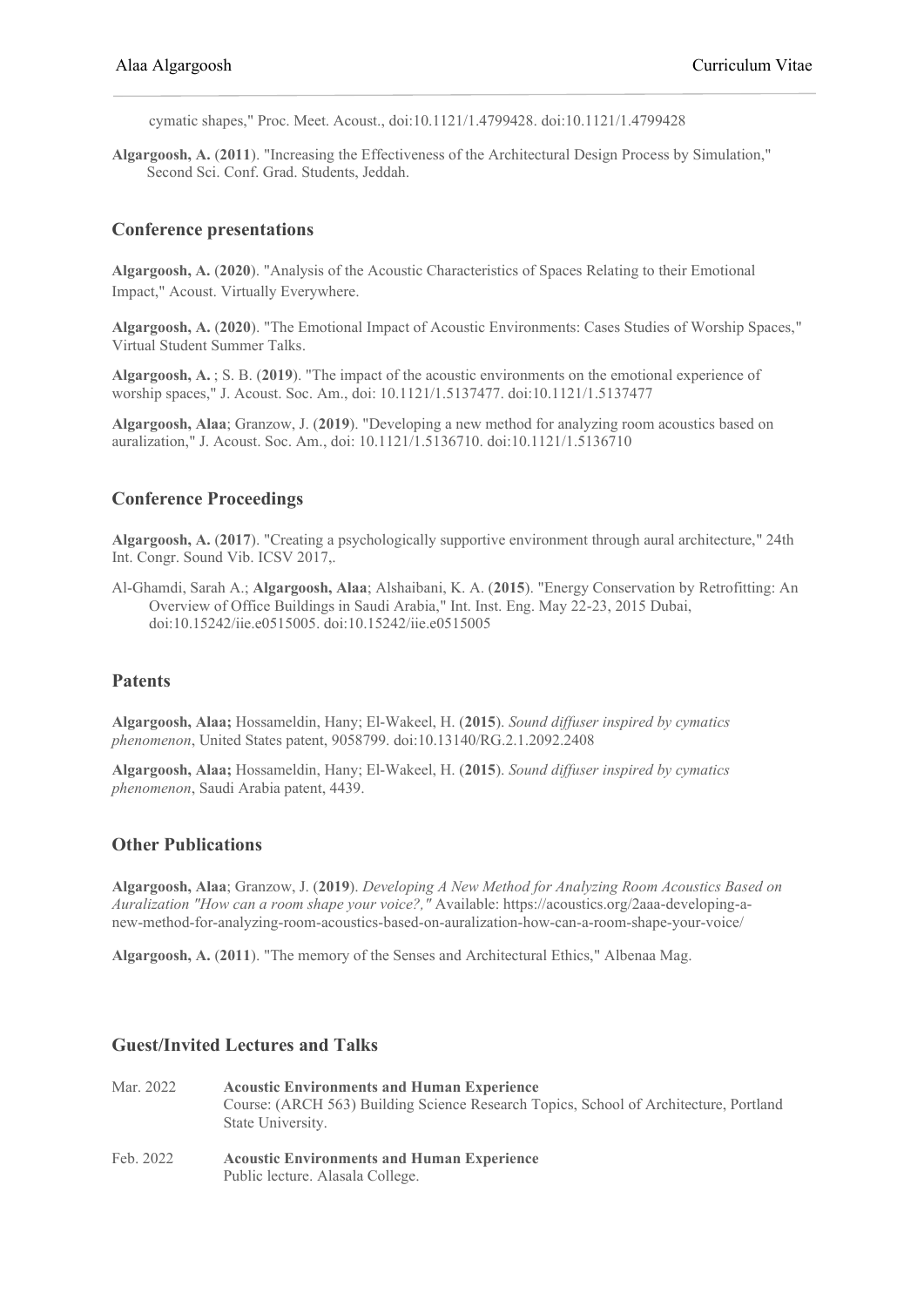| Nov. 2021 | Aural Architecture as Affect : Understanding the Impact of Acoustic Environments on<br><b>Human Experience</b><br>Public lecture. College of Design, IAU.                                                                          |
|-----------|------------------------------------------------------------------------------------------------------------------------------------------------------------------------------------------------------------------------------------|
| Oct. 2021 | Aural Architecture as Affect : Understanding the Impact of Acoustic Environments on<br>Human Experience.<br>Course: (PAT 521) Advanced Psychoacoustics. Performing Arts & Technology department,<br>University of Michigan.        |
| Feb. 2021 | <b>Architectural Acoustics</b><br>Course: (ARCH 563) Building Science Research Topics, School of Architecture,<br>Portland State University.                                                                                       |
| Feb. 2021 | Aural Architecture as Affect : Understanding the Impact of Acoustic Environments on<br><b>Human Experience</b><br>Course: (ARCH 825) Research for Design Practices. Taubman College of Architecture,<br>University of Michigan     |
| Oct. 2020 | Sound Affects The Impact of the Acoustic Environments on the emotional experience of<br><b>Worship Spaces.</b><br>Course: (PAT 521) Advanced Psychoacoustics. Performing Arts & Technology department,<br>University of Michigan.  |
| Sep. 2020 | <b>Architectural Acoustics</b><br>Course: (ARC 48768) Indoor Environmental Quality (IEQ); Energy, Health and Productivity,<br>Architecture School, Carnegie Mellon University.                                                     |
| Apr. 2020 | Impact of the Acoustic Environments on Emotions and Well-being.<br>Michigan University-wide Sustainability and Environment (MUSE) Workshop.                                                                                        |
| Feb. 2020 | Aural Architecture as Affect: Room Acoustics & the Human Experience.<br>Seminar. Performing Arts & Technology department, University of Michigan.                                                                                  |
| Nov. 2019 | Sound Affects: The Impact of the Acoustic Environments on the emotional experience of<br><b>Worship Spaces.</b><br>Course: (PAT 521) Advanced Psychoacoustics. Performing Arts & Technology department,<br>University of Michigan. |
| Oct. 2019 | Aural Architecture: Auditory experiences created by spatial attributes.<br>Course: (ARCH 506) Research for Design Practices. Taubman College of Architecture,<br>University of Michigan.                                           |
| Apr. 2019 | Aural Architecture: Auditory experiences created by spatial attributes.<br>Course: (PAT 102) Acoustics and Psychoacoustics. Performing Arts & Technology<br>department, University of Michigan.                                    |
| Feb. 2019 | Sound Affects: The emotional impact of Aural Architecture.<br>Event: Research Remix: Art, Technology, & User Experience. Duderstadt Center, University<br>of Michigan.                                                             |
| Feb. 2019 | V.R. for advancing research vs. research for advancing V.R.<br>Event: Media & Studio Arts Symposium. Duderstadt Center, University of Michigan.                                                                                    |
| Apr. 2018 | Beyond Journaling: A Reflection Toolbox for Community Engagement.<br>Engaged Pedagogy Initiative Symposium. LSA's Community-Engaged Academic Learning<br>and Rackham's Program in Public Scholarship, University of Michigan.      |
| Oct. 2018 | <b>Architectural Acoustics Simulation.</b>                                                                                                                                                                                         |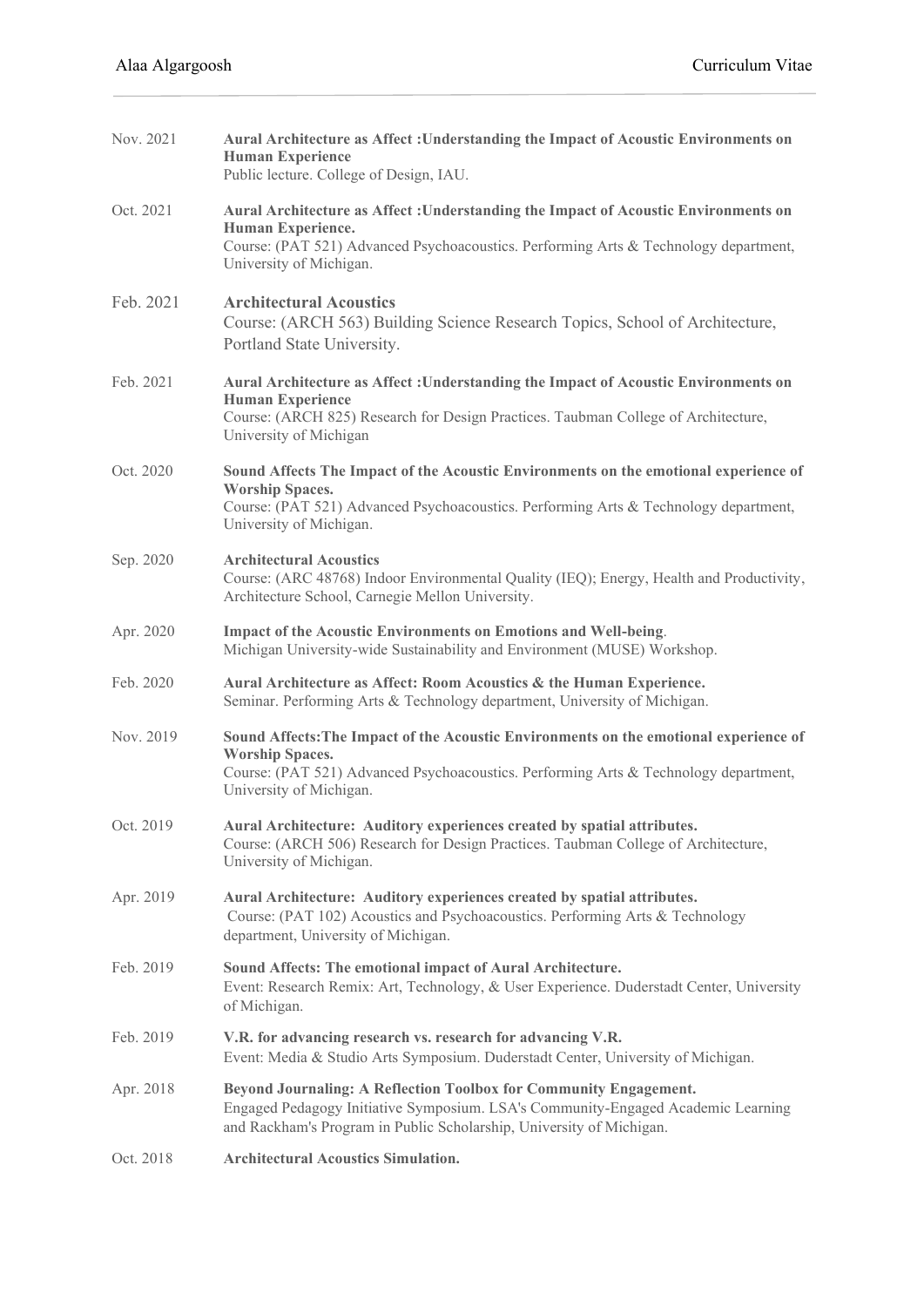Course: (ARCH 605) Environmental Design Simulation. Taubman College of Architecture, University of Michigan.

# Oct. 2018 **Research and Invention.**<br>Nov. 2017 Course: (ARCH 506) Rese

Nov. 2017 Course: (ARCH 506) Research for Design Practices. Taubman College of Architecture,<br>Nov. 2016 University of Michigan University of Michigan Mar. 2016

**Media Coverage**

| 11/14/2021 | <b>Dubai Future Podcast</b><br>Interviewed to talk about my work in acoustics and my experience as an inventor.                                                                                                                                                                                                                             |
|------------|---------------------------------------------------------------------------------------------------------------------------------------------------------------------------------------------------------------------------------------------------------------------------------------------------------------------------------------------|
| 18/02/2021 | <b>Stories From Pioneers on the Front Lines of Innovation</b><br>Interviewed to talk about my work which received the Innovators Under 35 Award by MIT<br>Technology Review, the future of sound technology, research and innovation.                                                                                                       |
| 12/17/2019 | Student Spotlight, Website of Rackham Graduate School, University of Michigan<br>An article about my research titled "Virtual Buildings, Real Emotions."                                                                                                                                                                                    |
| 12/10/2019 | <b>Adwa Podcast</b><br>Interviewed by Phonograph Radio to talk about my research                                                                                                                                                                                                                                                            |
| 10/30/2019 | <b>Emarites News Agency</b><br>Mentioned as one of the Winners of the Innovators Under 35 Award by MIT Technology<br>Review with a description of my work.                                                                                                                                                                                  |
| 04/14/2019 | <b>Okaz Newspaper</b><br>Mentioned as a panelist in the Summit of Saudi Students in the U.S. titled<br>"Transformation Journey through Studying Abroad" at Indiana State University.                                                                                                                                                        |
| 04/14/2019 | Alwatan Newspaper, mentioned as a panelist in the Summit of Saudi Students in the U.S. titled<br>"Transformation Journey through Studying Abroad" at Indiana State University.                                                                                                                                                              |
| 02/05/2017 | Hia magazine, interview.                                                                                                                                                                                                                                                                                                                    |
| 03/09/2016 | "Bssmat Mbt3th" book, which contains the influential international achievements of the Saudi<br>students worldwide, included a page about my achievements. The book was launched by the<br>Ambassador (Prince Abdullah Bin Turki) and the Saudi Cultural Attaché in America (Dr.<br>Mohammed Al-Issa) in Washington on September 3rd, 2016. |
| 12/01/2016 | Alyaum Newspaper, an article about my invention, which was granted a Saudi and a U.S.<br>patent.                                                                                                                                                                                                                                            |
| 05/09/2015 | Makkah Newspaper, mentioned as an inventor in an article about the outstanding<br>achievements of the Saudi students studying in the U.S.                                                                                                                                                                                                   |
| 14/02/2014 | Subscribe Show, interviewed on MBC channel in the show that represents the achievements of<br>the innovative Saudi young people.                                                                                                                                                                                                            |
| 03/07/2013 | Asharq Alawsat Newspaper, an article about my contribution to the Art Science Innovation<br>workshop in Paris.                                                                                                                                                                                                                              |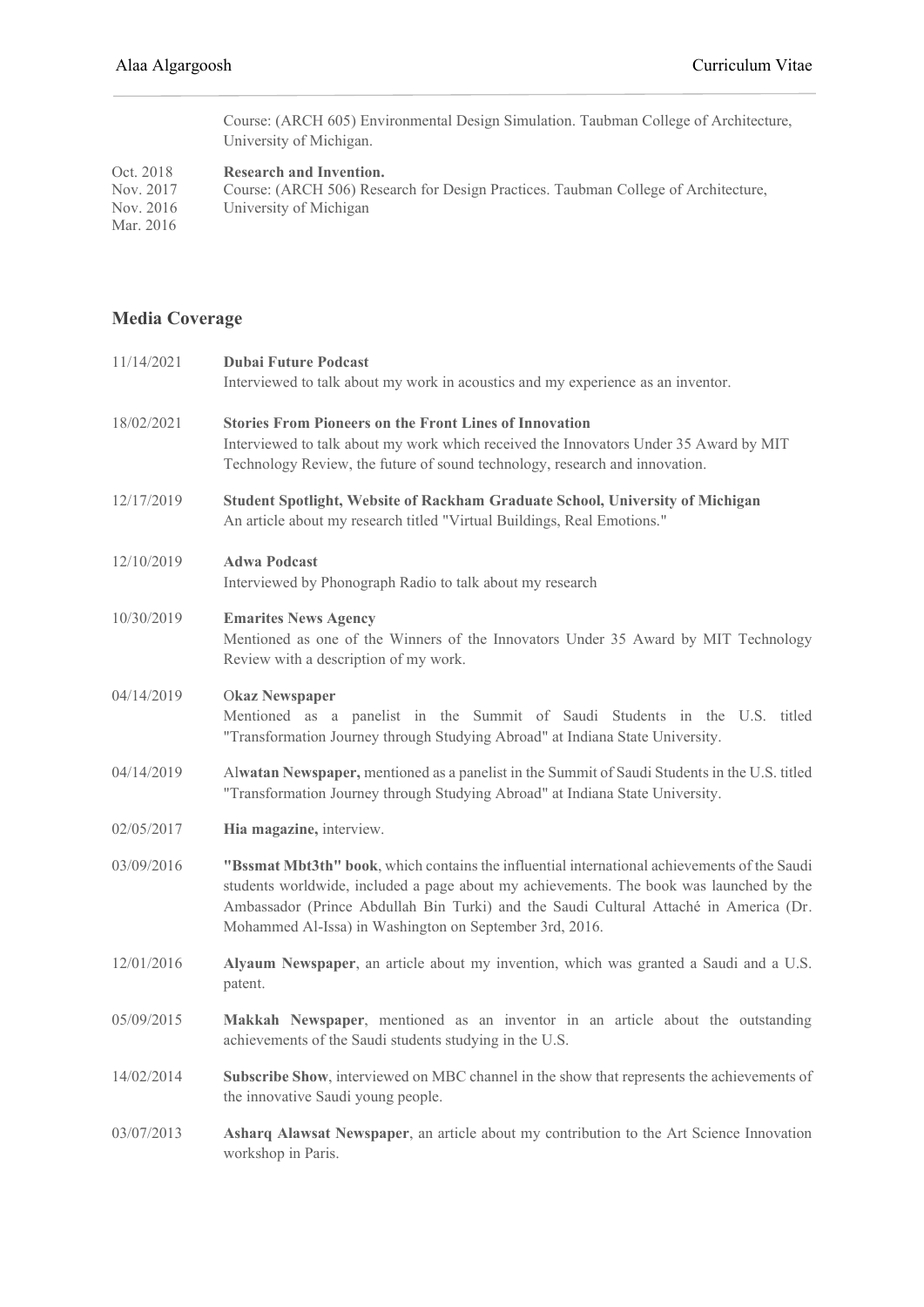08/03/2012 **Alyaum Newspaper**, selected to represent the successful Saudi working women on the International Working Women's Day.

### **Professional Organizations**

| 2013 | Membership of Saudi Inventors.                  |
|------|-------------------------------------------------|
| 2012 | Membership of Acoustical Society of America.    |
| 2006 | Membership of the Saudi Council of Engineering. |

#### **Scholarships, Awards, Honors, and Grants**

2022 **MIT-IBK Post-Doctoral Fellowship**, Massachusetts Institute of Technology (MIT). 2021 Nominated for the **ARCC Dissertation Award,** The Architectural Research Centers Consortium. 2021 **Certificate of Excellence in Sustainability** program at the University of Michigan. 2021 Nominated for the **Willie Hobbs Moore Achievement Award**, which recognizes individuals in STEM whose achievements encourage and inspire others to achieve their goals. 2020 **ARCC King Student Medal for Excellence in Architectural and Environmental Research,**  The Architectural Research Centers Consortium. 2020 **Humanities Institute Graduate Student Fellowship,** LSA Institute for the Humanities, University of Michigan. 2019 **MIT Technology Review- Innovators Under 35 MENA,** An award that recognizes the" innovators under the age of 35 who will shape the future by transforming existing industries and establishing new ones." 2019 **CHRG 2019 Summer Institute Scholarship**, Concert Hall Research Institute. 2019 **Andrew W. Mellon Foundation Grant** for Michigan-Mellon Project on the Egalitarian Metropolis Grant, Mapping the Egalitarian Metropolis: Spaces of Hope. 2019 **Barbour Scholarship**, one of the oldest and most prestigious awards for female leaders in Science and other fields, Rackham Graduate school, University of Michigan. 2019 Nominated by Taubman College of Architecture and Urban Planning for **Rackham Outstanding Graduate Student Instructor Award**, University of Michigan. 2019 Selected to participate at the **MIT Reality Virtually Hackathon,** Massachusetts Institute of Technology (MIT). 2019 **Dow Sustainability Fellowship**, The Graham Institute at the University of Michigan, and the The Dow Chemical Company. 2019 **Rackham Conference Travel Grant,** University of Michigan. 2018 **Arts Integrative Interdisciplinary Research Grant**, Arts Engine, University of Michigan, 2018 **Outstanding Doctoral Student Award,** Taubman College of Architecture and Urban Planning, University of Michigan. 2018 **Rackham Graduate Student Research Grant,** University of Michigan. 2018 **Engaged Pedagogy Fellowship,** Community-Engaged Academic Learning, University of Michigan.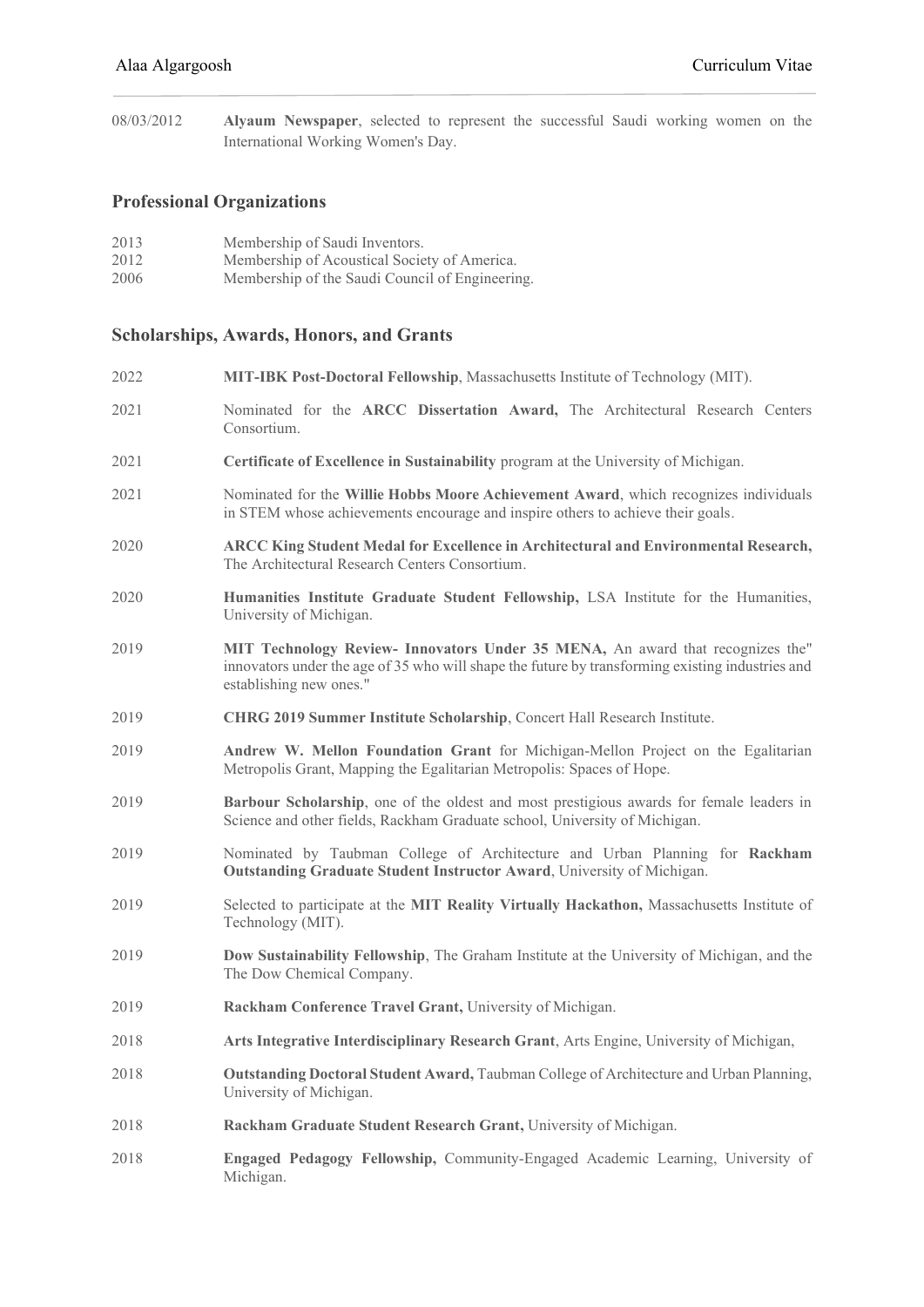| 2017          | Acoustical Society of America's Student Council Travel Award.                                                                                                                                                                                                |
|---------------|--------------------------------------------------------------------------------------------------------------------------------------------------------------------------------------------------------------------------------------------------------------|
| 2017          | Rackham International Students Fellowship for outstanding international students,<br>University of Michigan.                                                                                                                                                 |
| 2017          | Rackham Conference Travel Grant, University of Michigan.                                                                                                                                                                                                     |
| 2016          | Honored by the Ambassador Abdallah AlMouallimi during "This is My Fingerprint"<br>exhibition in New York, which presents the best Saudi students' achievements.                                                                                              |
| 2016          | Rackham Conference Travel Grant, University of Michigan.                                                                                                                                                                                                     |
| 2015          | University of Michigan Doctoral Program Scholarship.                                                                                                                                                                                                         |
| 2014          | Saudi Council and Ambassador in the U.S., honored for my achievements and inventions.                                                                                                                                                                        |
| 2013          | Saudi Arabian Cultural Mission Scholarship Program.                                                                                                                                                                                                          |
| 2013          | King Abdulaziz and His Companions Foundation for Giftedness and Creativity, won the<br>Competition and was selected to present my invention (cymatic sound diffuser) in Ibtikar<br>(an international exhibition for inventions).                             |
| 2013          | King Abdulaziz Center for World Culture (Keystone program), selected to represent my<br>team and participate with our invention (sound absorbers decorative tile) in the annual<br>ArtScience Innovation Workshop in Paris.                                  |
| 2013          | King Abdulaziz Center for World Culture (Keystone program), selected to conceptualize<br>and translate creative ideas into marketable products and services in the field of Synthetic<br>Biology. The program was affiliated with the Harvard ArtScienceLab. |
| 2012          | Master Thesis Grant, University of Dammam.                                                                                                                                                                                                                   |
| 2007          | Honorary three years' membership for Academic Excellence by The Saudi Council of<br>Engineering.                                                                                                                                                             |
| $2003 - 2007$ | Yearly Honor for Academic Excellence, University of Dammam.                                                                                                                                                                                                  |

# **Teaching Experience**

| 2022                | INDSG 504        | Design studios 10                      |
|---------------------|------------------|----------------------------------------|
| 2022                | INDSG 409        | <b>Research Methods</b>                |
| 2021, 2013,<br>2012 | INDSG 404        | <b>Environmental Control Systems 2</b> |
| 2021                | <b>INDSG 501</b> | Design studios 9                       |
| 2021                | <b>INDSG 402</b> | <b>Production Drawings 1</b>           |
| 2020                | <b>PAT 102</b>   | <b>Acoustics and Psychoacoustics</b>   |
| 2018, 2017,<br>2016 | <b>ARCH 425</b>  | <b>Environmental Systems</b>           |
| 2018, 2016          | <b>ARCH 527</b>  | <b>Integrative systems</b>             |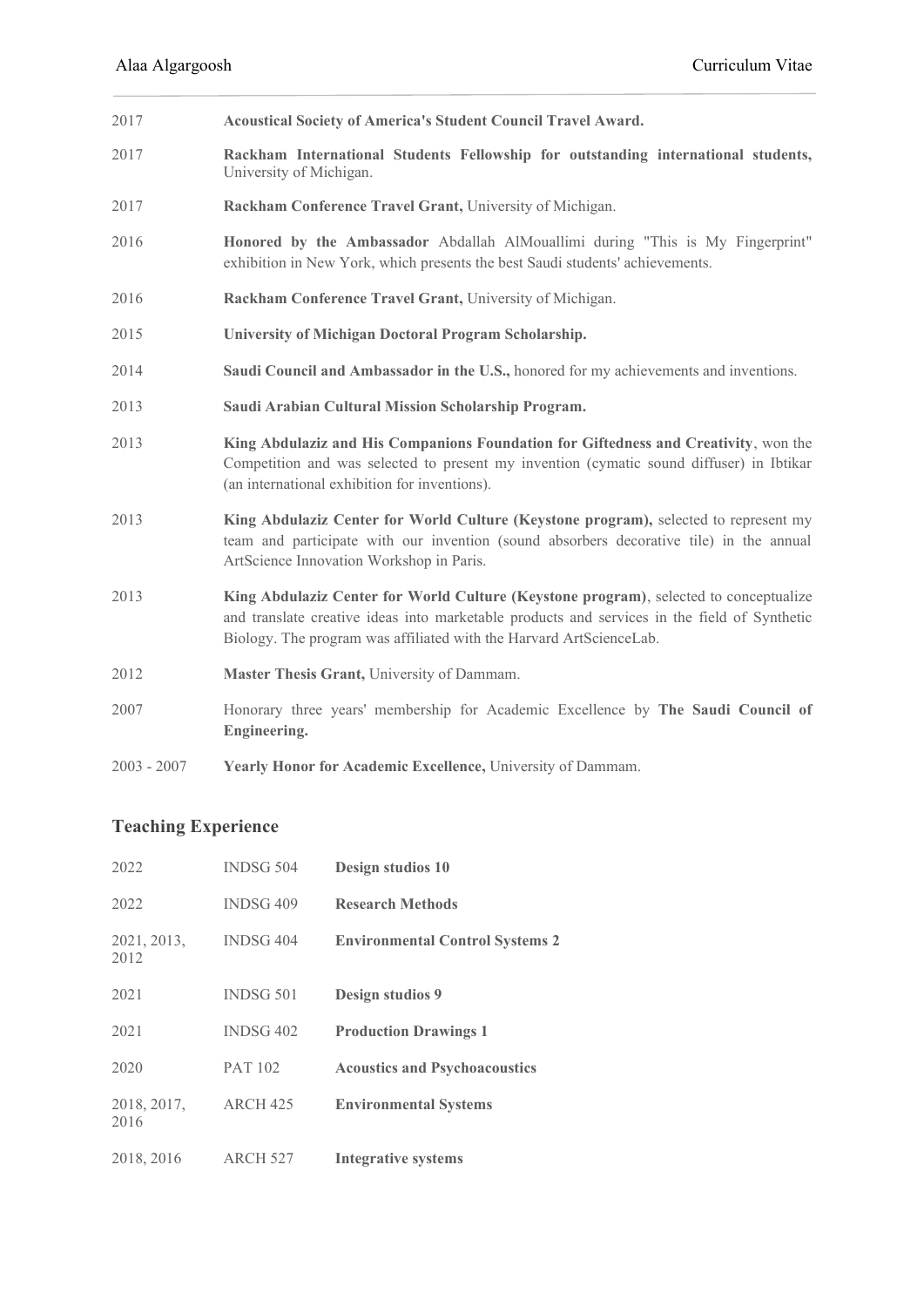| 2013                | <b>INDSG 503</b> | <b>Graduation Project Thesis</b>     |
|---------------------|------------------|--------------------------------------|
| 2012, 2011,<br>2010 | <b>INDSG 301</b> | Design studios 5                     |
| 2012                | <b>INDSG 308</b> | <b>Working Details 2</b>             |
| 2012, 2011          | INDSG 307        | Design studios 6                     |
| 2011                | <b>INDSG 302</b> | <b>Working Details 1</b>             |
| 2010                | <b>INDSG 504</b> | Design studios 10                    |
| 2010                | <b>INDSG 213</b> | <b>Building Construction Methods</b> |

## **Languages**

Arabic (Native), English (Fluent), and French (Basic).

## **Certificates**

| 2019 | LEED Green Associate Certificate.                                                 |
|------|-----------------------------------------------------------------------------------|
| 2019 | U-M Graduate Teacher Certificate, Center for Learning and Teaching, University of |
|      | Michigan.                                                                         |

## **Computer/Technical Skills**

**Operating Audio recording studios. Acoustics software:** EASE, Acoustic 2D (AC2), Acoustic 3D (AC3), Odeon, QRDude, DIRAC, Chuck, Raven and Audacity. **Programming software:** MATLAB, Arduino. **Statistics software:** R studio. **Virtual reality:** Oculus, 360 Samsung Gear, ambisonic V.R. audio. **Energy simulation software:** e QUEST, Energyplus and Ecotect. **Drafting and graphics software:** Rhino, Sketchup, AutoCAD, Form Z, PhotoShop and 3D Studio Max. **Management simulation software:** Extend.

## **Leadership and other Activities**

| 2022 | UKAN Impactful Public Engagement Program by the United Kingdom Acoustics Network.                                             |
|------|-------------------------------------------------------------------------------------------------------------------------------|
| 2022 | Advisory borad member for the Interior Design Program at IAU.                                                                 |
| 2022 | Selected as a member of the advisory committee of Sound Concept at the International Well<br>Building Institue (IWBI).        |
| 2022 | Participated as a review committee member for the Simulation for Architecture and Urban<br>Design Conference (SimAUD).        |
| 2021 | Founding member of the Architectural Acoustics Society in Saudi Arabia as part of the<br>Architectural Society "Saudi Umran." |
| 2021 | Reviewed papers for the Building Acoustics Journal.                                                                           |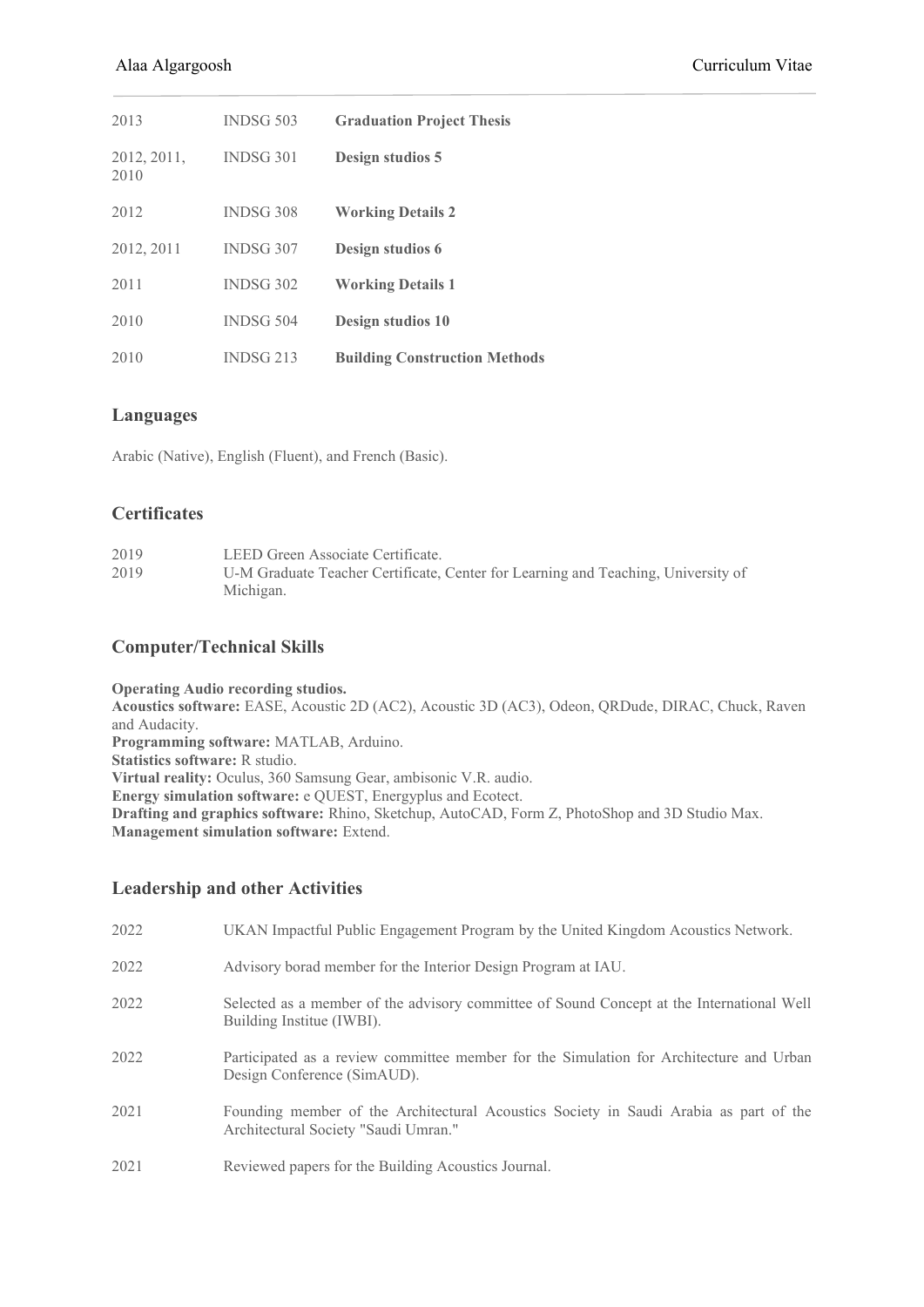# Alaa Algargoosh Curriculum Vitae

| 2021 | Quality Control Coordinator for the Interior Design Department, College of Design, IAU.                                                                                                                                                                                                                                                  |
|------|------------------------------------------------------------------------------------------------------------------------------------------------------------------------------------------------------------------------------------------------------------------------------------------------------------------------------------------|
| 2021 | Supervised students during the summer internship at IAU.                                                                                                                                                                                                                                                                                 |
| 2020 | Mentored Master's student in Architecture as part of the Equity in Architecture Education<br>Consortium Mentoring Program.                                                                                                                                                                                                               |
| 2020 | Chaired a session in the Acoustical Society of America's Virtual Conference                                                                                                                                                                                                                                                              |
| 2020 | Participant at Midwest I-Corps Node Introduction to Customer Discovery & Value Proposition<br>Design, a program sponsored by the National Science Foundation to help researchers improve<br>the impact of their innovations.                                                                                                             |
| 2020 | Moderated a session in the graduate student conference titled "Utopia Vs. the City" at the<br>University of Michigan                                                                                                                                                                                                                     |
| 2019 | Invited as a reviewer for Design Studio (Institutions- ARCH 552).                                                                                                                                                                                                                                                                        |
| 2019 | Volunteered at Xplore Engineering workshops to teach students (entering the 4th through 7th<br>grade) about acoustics as part of the Michigan Acoustics student group.                                                                                                                                                                   |
| 2019 | Mixed Methods Dissertation intensive three-day workshop organized by the University of<br>Michigan.                                                                                                                                                                                                                                      |
| 2019 | Principle researcher for the project titled "Sounds in the City: Mapping Acoustic<br>Environments in Communities of Faith in Detroit and Dearborn". The project was part of the<br>Michigan-Mellon Project on the Egalitarian Metropolis which resulted in an exhibition titled<br>"Mapping the Egalitarian Metropolis: Spaces of Hope". |
| 2019 | A Judge for the Students Research at the Undergraduate Research Symposium, University of<br>Michigan.                                                                                                                                                                                                                                    |
| 2019 | Organized a workshop on teaching efficiently with technology for graduate student instructors<br>at the University of Michigan                                                                                                                                                                                                           |
| 2018 | Member of the Search Committee for the Director of Doctoral Studies, University of<br>Michigan.                                                                                                                                                                                                                                          |
| 2018 | Organized a workshop titled: Using Digital Tools to Facilitate Student Collaboration with the<br>Center for Research on Learning and Teaching, University of Michigan.                                                                                                                                                                   |
| 2018 | Consultant for Graduate Student Instructors, Center for Research on Learning and Teaching,<br>University of Michigan.                                                                                                                                                                                                                    |
| 2018 | Elected to be the Doctoral Student Representative at the College of Architecture, University of<br>Michigan.                                                                                                                                                                                                                             |
| 2018 | Organizing member of the Graduate students International Conference at the College of<br>Architecture, University of Michigan.                                                                                                                                                                                                           |
| 2018 | Michigan Acoustics student chapter representative.                                                                                                                                                                                                                                                                                       |
| 2017 | Board member of the Planning and Architecture Research Group.                                                                                                                                                                                                                                                                            |
| 2017 | Member of the Sound Studies group at Rackham Graduate School- University of Michigan.                                                                                                                                                                                                                                                    |
| 2017 | Curated the doctoral colloquium conversation (The Critical City) at the University of<br>Michigan.                                                                                                                                                                                                                                       |